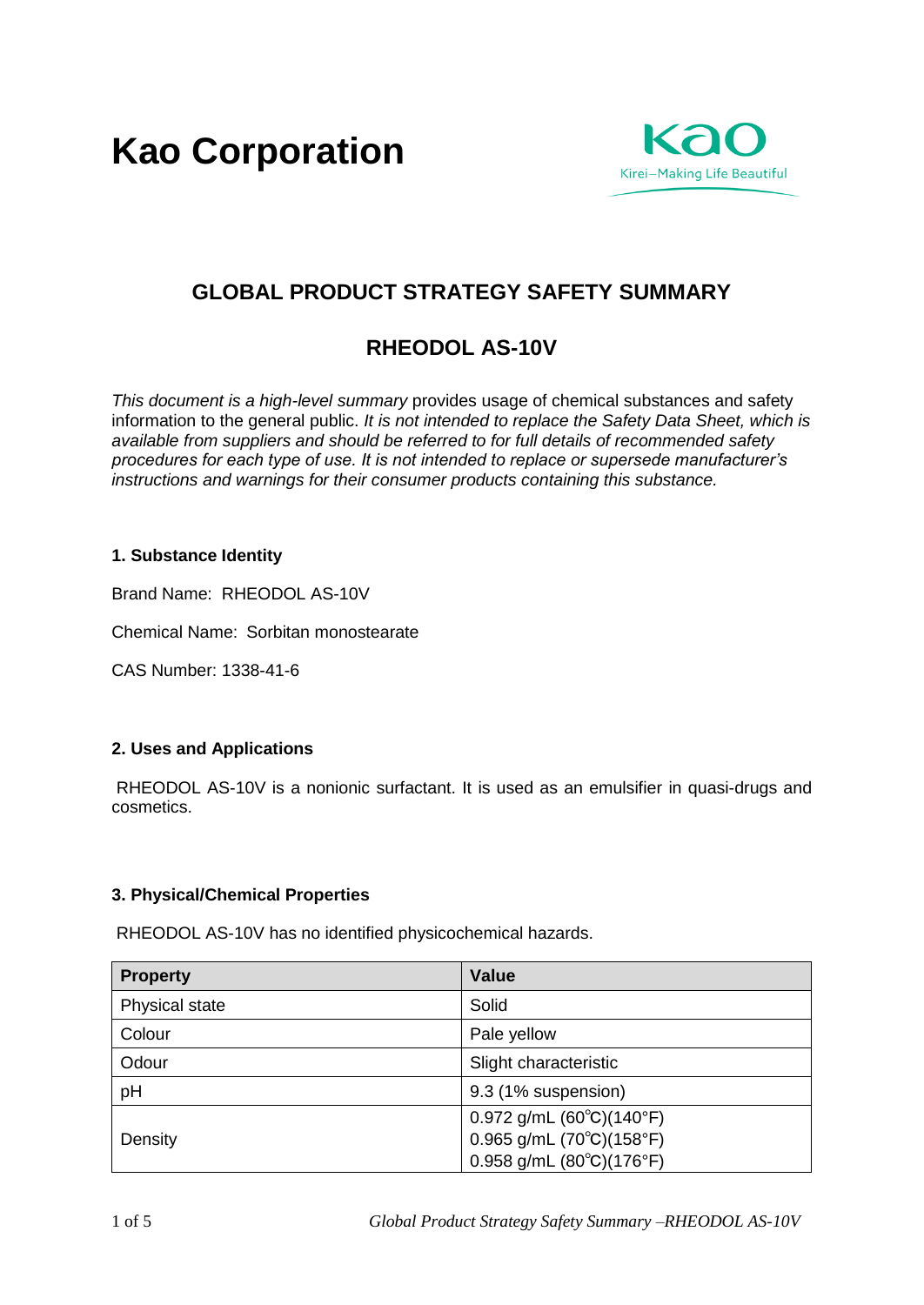| Melting point                                              | 54.6 °C(130.3°F)                  |
|------------------------------------------------------------|-----------------------------------|
| Boiling point                                              | >40 °C(>104°F)                    |
| Flash point                                                | 249°C(480°F) (Cleveland open cup) |
| Flammability                                               | No information available          |
| <b>Explosive properties</b>                                | No information available          |
| Self - ignition temperature                                | No information available          |
| Vapour pressure                                            | No information available          |
| Water solubility                                           | Turbid (10% solution)             |
| Octanol-water partition coefficient (log K <sub>ow</sub> ) | No information available          |
|                                                            | 374 mPa $\cdot$ s (60°C) (140°F)  |
| Viscosity                                                  | 200 mPa·s (70°C) (158°F)          |
|                                                            | 116 mPa $\cdot$ s (80°C) (176°F)  |

# **4. Human Health Safety Assessment**

The Short-term and repeated exposure of RHEODOL AS-10V does not cause any toxic effects.

| <b>Effect Assessment</b>         | <b>Result</b>                                 |
|----------------------------------|-----------------------------------------------|
|                                  | No acute toxicity after oral/ dermal exposure |
| <b>Acute Toxicity</b>            | in practical use.                             |
| oral/ dermal                     | The substance does not cause damage to        |
|                                  | any organs following single exposure.         |
| <b>Irritation</b>                | Based on the available data, unlikely to      |
| skin/eye                         | cause skin/eye irritation.                    |
|                                  | Based on the available data, unlikely to      |
| Sensitization                    | cause allergic skin reaction.                 |
|                                  | Unlikely to cause any toxic effects through   |
| Toxicity after repeated exposure | prolonged or repeated oral exposure in        |
|                                  | practical use.                                |
| Mutagenicity                     | Based on the available data, unlikely to      |
|                                  | cause genetic defects.                        |
| Carcinogenicity                  | Based on the available data, unlikely to      |
|                                  | cause cancer.                                 |
|                                  | Based on the available data, unlikely to be   |
| Toxicity for reproduction        | damaging to fertility or the unborn child.    |

# **5. Environmental Safety Assessment**

The test results with fish, aquatic invertebrates and algae suggest that RHEODOL AS-10V is not to cause toxicity for aquatic organism. RHEODOL AS-10V is unlikely to persist in the environment because of showing the readily biodegradation. RHEODOL AS-10V does not bioaccumulate in the food chain.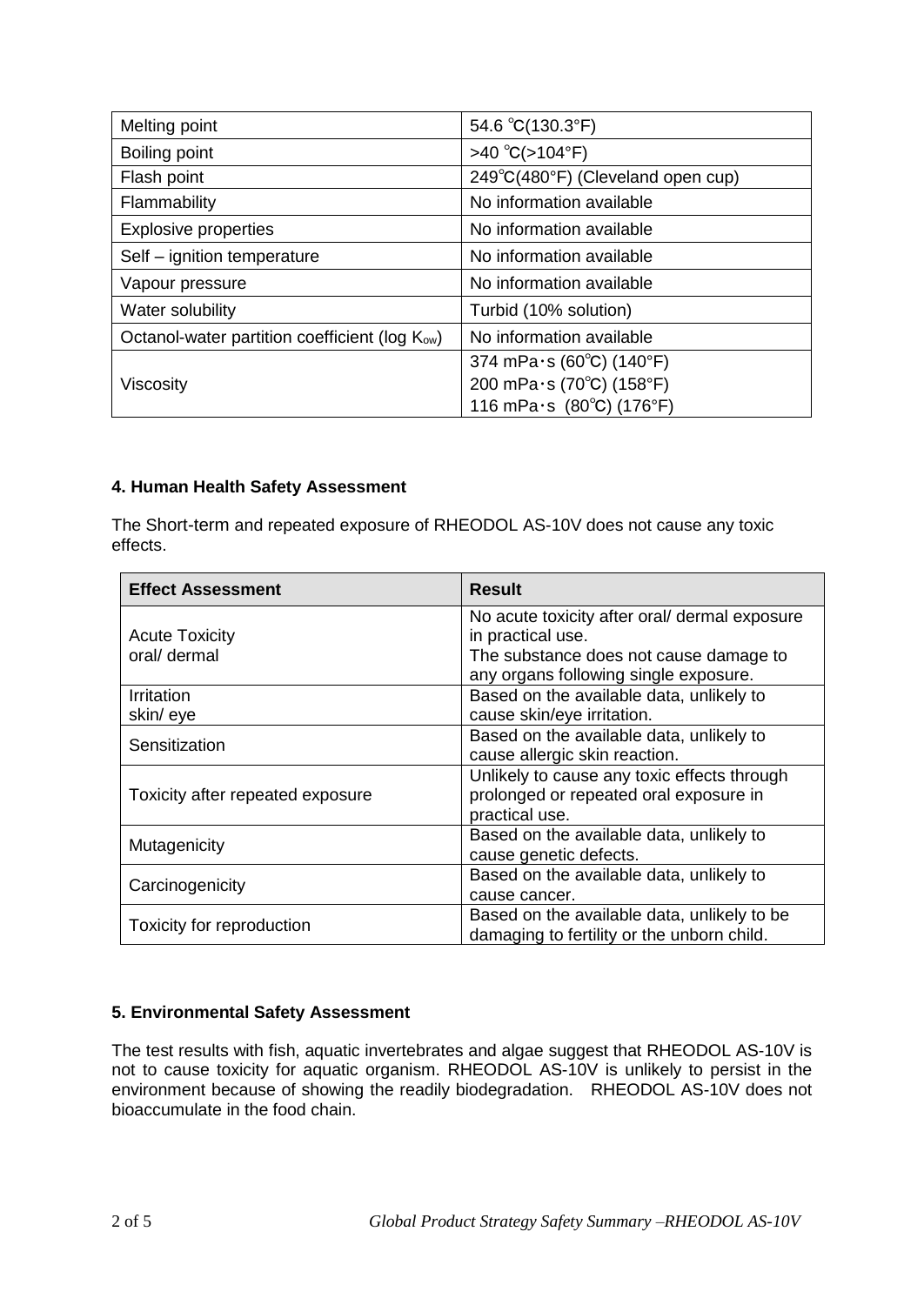| <b>Effect Assessment</b> | <b>Result</b>                                                                                                                         |
|--------------------------|---------------------------------------------------------------------------------------------------------------------------------------|
| <b>Aquatic Toxicity</b>  | Suggests not to cause toxicity for aquatic organism.                                                                                  |
| Biodegradation           | Readily biodegradable.                                                                                                                |
| PBT/ vPvB conclusion     | Not persistent in the environment, not bioaccumulating<br>in organisms and not toxic nor very persistent and very<br>bioaccumulating. |

# **6. Exposure**

#### **Consumer**

The consumer can come into contact with the substance in use of the cosmetic products, but the concentration of RHEODOR AS-10V in use is not concerned that it has a harmful effect. When it's used as the recommended use, consumer should always read product information before use and follow the label/ use instructions.

#### Worker

The exposure can occur either in RHEODOL AS-10V manufacturing facilities or in the various industrial facilities when RHEODOL AS-10V is used. Those workers in industrial operations during maintenance, sampling, testing, or other procedures could be exposed with RHEODOL AS-10V. Only qualified and trained workers handle the undiluted substance. The manufacturing facilities offer thorough training program for employees and appropriate work processes, as well as safety equipment (goggles and gloves) in place to present an unnecessary exposure. Safety showers and eye-wash stations are accessible nearby. Workers are required to be trained in accordance with the safety measures in the Safety Data Sheet.

#### Environment

Since this substance is used extensively, it is discharged to waste water treatment plants from industrial sites such as manufacturing, preparation, handling, storage and use of the substance as well as from consumer households. However, the substance is readily biodegradable, so that it is removed efficiently in waste water treatment plants. The substance is biologically degraded in the surface water and is rapidly removed even if it is remained slightly in the waste water. Hence, the chronic exposure to aquatic organisms of the substance is unlikely to occur. Furthermore, the substance dose not accumulate in the food chain, so that there is no concern of human exposure through environmental pathway.

#### **7. Risk management recommendations**

When you use the substance, make sure to be measured the adequate ventilation. Always use appropriate chemical-resistant gloves to protect your hands and skin and always wear eye protection equipment. Do not eat, drink or smoke where the substance is handled, processed or stored. Wash hands and skin after contact with the substance. When the substance attaches to skin (or hair), take off the contaminated clothes. Wash with a large amount of water and soap. If the substance gets into your eyes, rinse your eyes thoroughly for several minutes. If you wear contact lens, and you can take it off easily, take it off and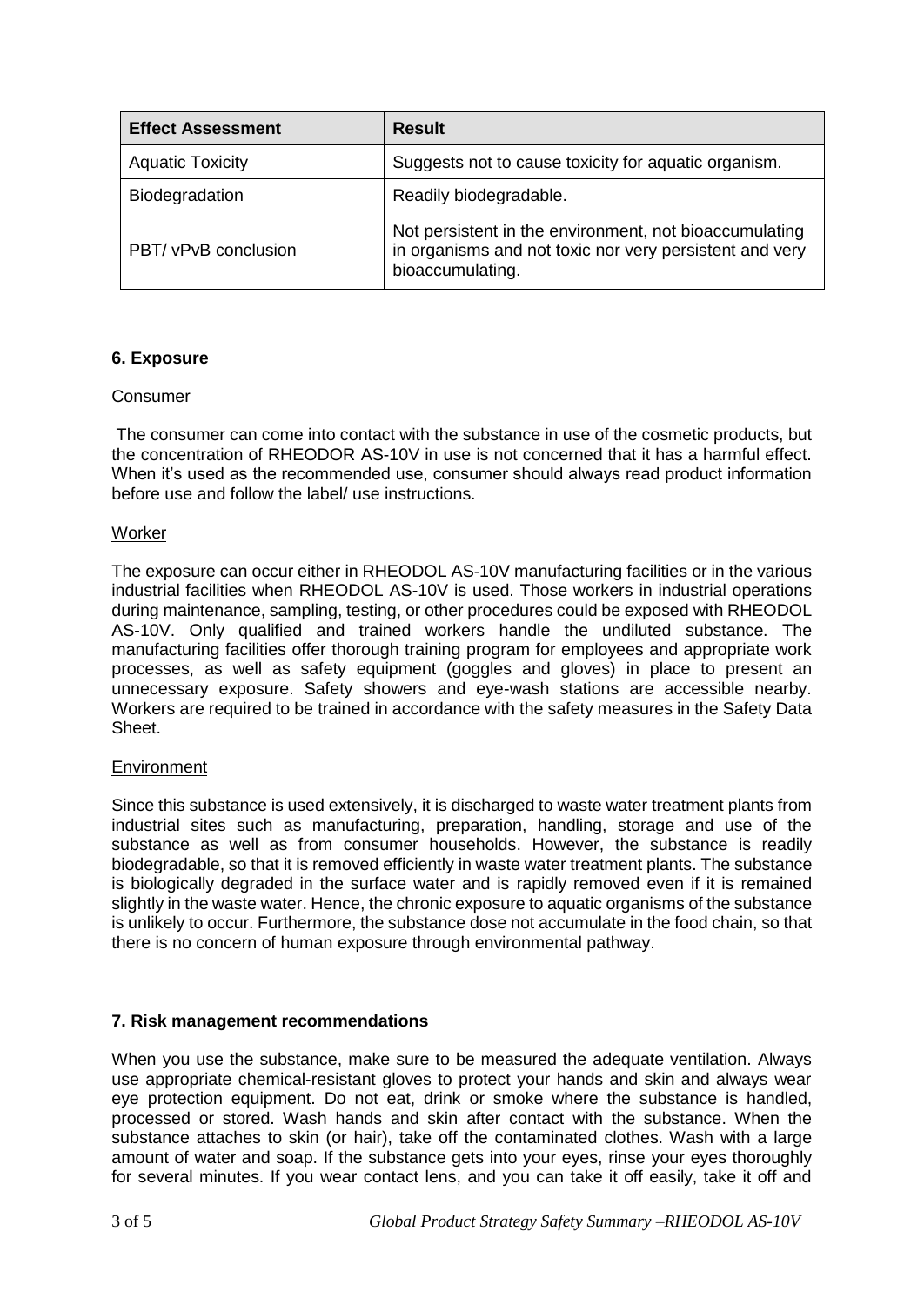continue to rinse your eyes. When it causes your skin irritation or eye irritation, consult doctor (medical diagnosis/therapy).

Waste water containing the substance must be passed the waste water treatment plants in order to remove the substance. No specific measures are needed, because it is not expected to be released into the air.

#### **8. Regulatory Information / Classification and Labelling**

Under GHS classification chemical substances are classified in hazards for physical properties, human health and environment. The hazard information for industrial products are transmitted via specific labels and Safety Data Sheet. GHS offers the standardization for hazard communication. The subjects who could be assumed to be exposed to the substance, workers, consumers, transport workers, and emergency responders, can better understand the hazards of the chemicals in use through the transmission.

#### **Labeling according to UN GHS**

UN GHS is the basis for country specific GHS labeling.

# **Classification and Labeling Information**

RHEODOL AS-10V is not classified as a substance that has a harmful effect on humans or the environment.

The laws of manufacturing, sale, transport, use and disposal are different among countries or areas. Details are referred to Safety Data Sheet provided by the supplier.

#### **9. Conclusion**

RHEODOL AS-10V is not to cause toxicity for aquatic organism. In the PBT/vPvB assessments for RHEODOL AS-10V, the substance is not applicable to PBT/vPvB. When handling the substance, workers should follow the standard safety measures and refer to the Safety Data Sheet. Consumers will usually not come into contact with the substance bulk and the substance is used diluted products, therefore, it is considered that RHEODOL AS-10V gives rise no hazardous effects to human health.

#### **10. Contact information within company**

For further information on this substance or product safety summaries in general, please contact:

| Name             | Kao Corporation, Global Chemical Business |
|------------------|-------------------------------------------|
| Telephone number | +81-3-5630-7700                           |
| Fax number       | +81-3-5630-7889                           |
| E-mail address   | chemical@kao.co.jp                        |